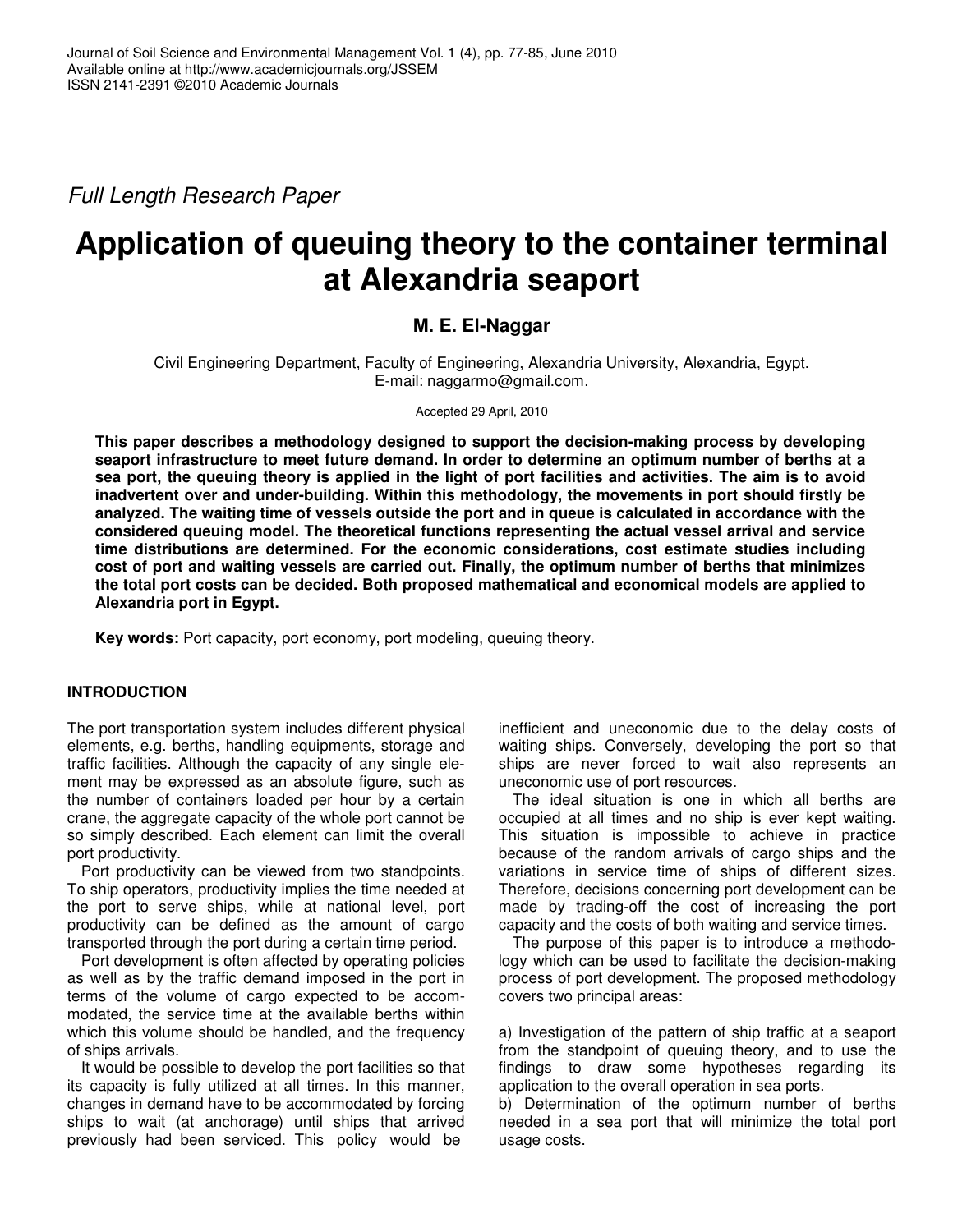

**Figure 1.** Ship queue at a seaport.



Ship arrivals/day

**Figure 2.** Ships arrival distribution as poisson function, hypothetical port.

## **ANALYSIS OF SHIPS' MOVEMENT IN A SEAPORT**

An important parameter measuring the performance of a seaport is the delays that ships experience while waiting to be processed. Two factors affect these delays: (a) the pattern of ships arrival, and (b) the berth time requirement for cargo handling.

The arrival of a cargo ship in a port is often irregular, and when it arrives, it may be able to move directly onto a berth or has to wait until a berth becomes empty, if all berths are occupied. The berth time needed to serve a ship is also variable, as it depends on the amount of cargo which the ship carries and the capacity of the present facilities for handling and storing cargo (Gokkup, 1995). Figure 1 shows ship behavior at a seaport.

The investigation of such random occurrences requires a complex and detailed analysis. The concept of "Queuing theory-waiting line problem" can successfully be applied. Queuing Theory is one of the most useful tools for analyzing the behavior of waiting units (ships in this case), for investigating the components of a multiple operation system (Branislav and Nam, 2006). Thus, queuing theory may be adequate for studying ship movement in sea ports.

Two basic elements are necessary for the application of queuing theory to a waiting line problem: an arrival function and a service function. These functions should first be modeled. Once the validity of these models is tested, the different characteristics of the theoretical models, which describe the actual system with the accuracy that may be realized in estimating future traffic, can then be determined.

To analyze the movement of ships in a sea port using the queuing theory, the following conditions are assumed:

i) Ships arrivals and service times conform to the pattern of random occurrences.

ii) Ships are processed on the "first-come first-served" queue discipline.

iii) The queue length is unlimited, that is, if a ship arrives and finds a long queue, it joins the waiting ships and does not leave the port.

## **Modeling ship arrival**

Probably the two most commonly encountered arrival patterns of ships in a sea port are the random and scheduled arrivals with considerable delays. Thus, to predict the number of ships present in a port in a certain time period (usually a day), the arrival pattern of ships may be approximated by a Poisson function (Tadashi, 2003). In this way, the probability  $P_n$  of the arrival of n ships in the port in a given time can be expressed as in Figure 2:

$$
P_n=\frac{(\lambda)^n}{n!}.e^{-\lambda}
$$

**Where** 

 $\lambda$  = average arrival rate of ships during the given time (one day, for example),

- $e =$  base of the natural logarithm  $(e = 2.71828...)$ ,
- $\lambda_n$  = the average arrival rate of n ships, and;
- $n!$  = the factorial of the ship number.

The distribution of ships arrivals with Poisson function can be calculated, only if the average arrival rate during an entire period is known. The expected frequency  $F_n$  of n ships in port in a given time T is:

$$
F_n=T.P_n
$$

T is the considered time period of the port operation (often expressed on an annual basis as 365 days).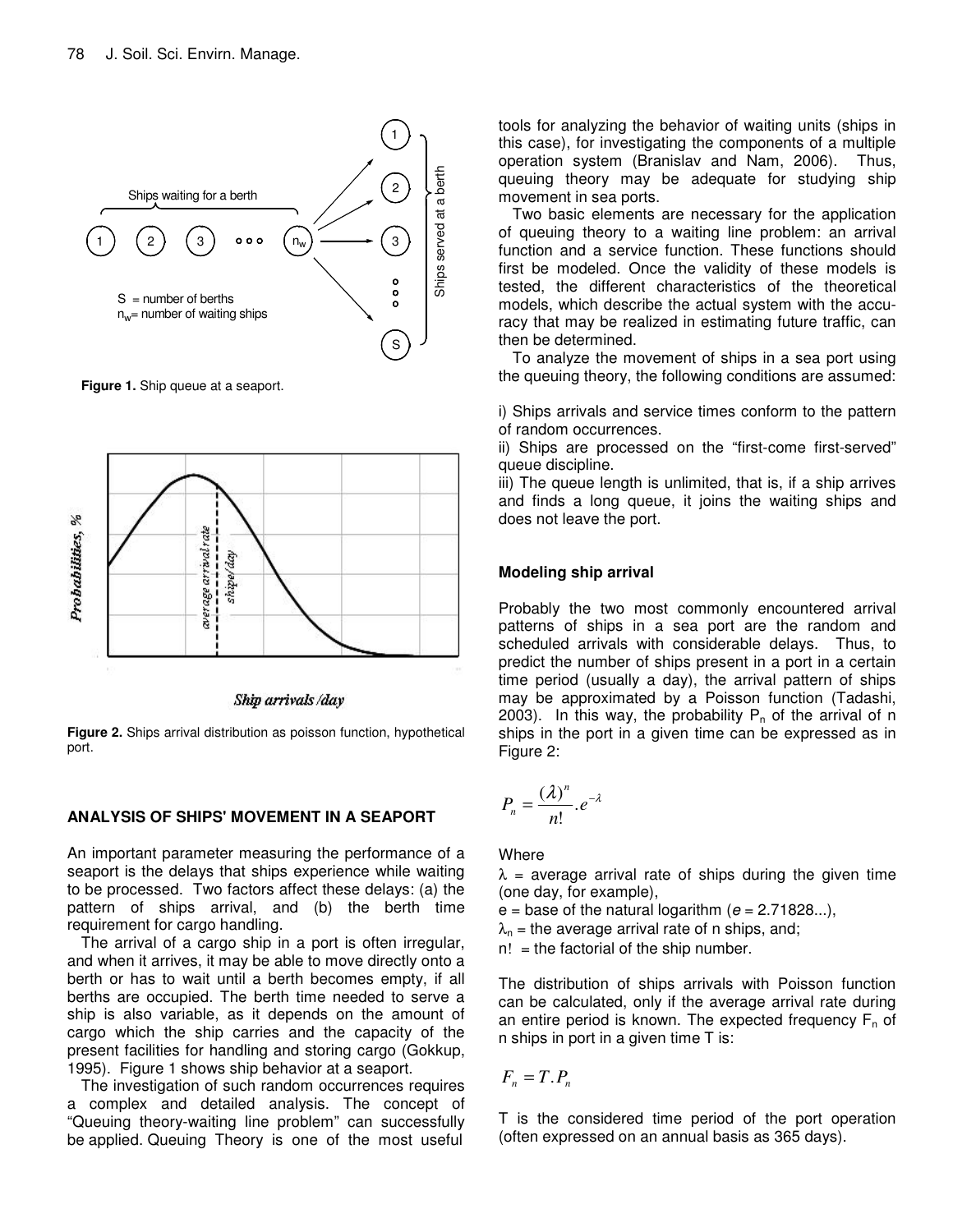

**Figure 3.** Service time distribution as Erlang Function, hypothetical port.

#### **Modeling of service time**

The duration of ships at a berth for handling cargo may be described as an Erlang-function (Son and Kim, 2004) which is usually used to present service times that are more regularly spaced in time than those represented by the Poisson distribution.

There are purely theoretical curves (Erlang-functions), each of which is based on the assumption that the service time is split into two or more operating phases following one another, and that the ship does not leave the berth until all phases are completed. "k" is the number of "Erlang Phases" of ships service time distribution at a berth. Each function has a negative exponential distribution. As "k" increases, the total service times become more uniform, until finally with  $k = \infty$  all service times are identical. In the general case the total service time probability  $P_0$  is given in Figure 3.

$$
P_o = e^{kb \cdot \sum_{n=0}^{n=k-1} (kb) \cdot \frac{n}{n!}}
$$

#### Where

 $b =$  Average berth service time (in days),  $k =$  Erlang number ( $k = 1, 2, 3, \ldots, \infty$ ), and;  $n =$  Counter.

for k = 1, 
$$
P_o = e^{-b}
$$
.  
\nfor k = 2,  $P_o = e^{-2b.(1+2b)}$ .  
\nfor k = 3,  $P_o = e^{-3b.(1+3b+9b^2/2)}$ .

Through the choice of k, a service time function may be described as anything from the purely random exponential type  $(k = 1)$  to the completely regular constant service time type ( $k = \infty$ ), the value of k should be selected and tested to provide the best fit to the

observed data.

## **QUEUING PHENOMENON**

As the nature of the problem is defined, in this paper, as multi-channels (berths), with exponential arrivals (Poisson), and multiple exponential services (Erlang), no feasible mathematical solution is possible (Zoran and Branislav, 2005). The theoretical models available in the literature for multi-channel systems are inflexible for other than expo-nential distribution of arrivals and multiple exponential service time distribution. For investigating queuing situa-tions of multi-channel systems, models are accessible only for the following two cases:

Case I: Exponential distributions for both arrivals and service times.

Case II: Exponential arrivals and a constant service time.

An approximate method has recently been proposed regarding the queuing model of case II (Wen-Chih et al., 2007). The essential parameters are derived as follows:

 $\lambda$  = Average arrival rate in ships/day (Poissondistribution),

 $\mu$  = Average service rate in ships/day (Erlang-distribution)  $=$  1/ average berth service time  $= 1/6$ , and;

S = Number of berths.

The ratio of the arrival rate to the service rate  $\sigma$  is usually known as the traffic intensity, thus:

$$
\sigma = \frac{\lambda}{\mu}
$$

In this case, it can be noted that the average waiting time before service  $w_k$  is given by (Erlang function) (Wen-Chih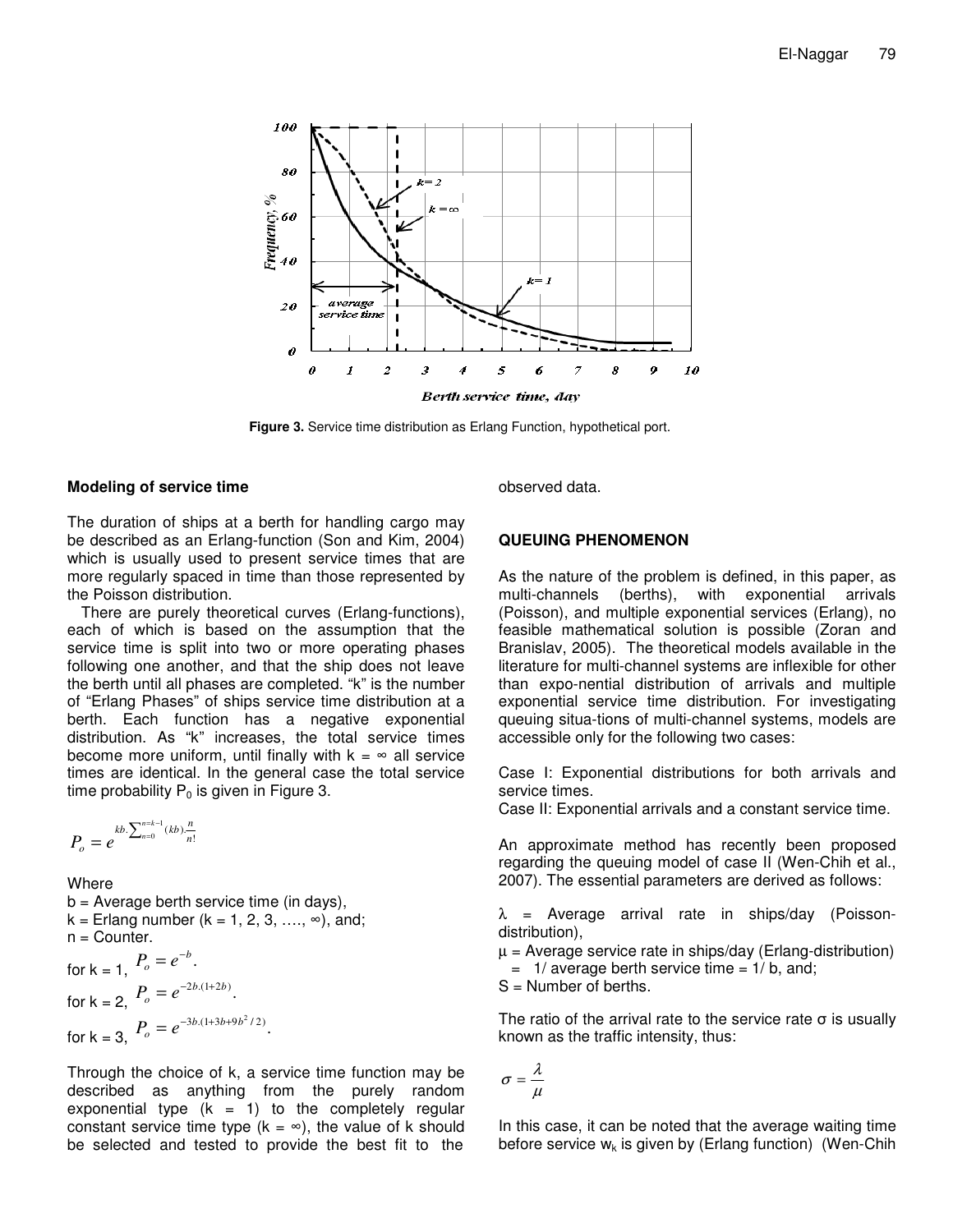et al., 2007):

$$
w_k = w_1 \frac{1}{2(k-1)}
$$

Where,

 $w_1$  is the correction of the average constant service time obtained by selecting an Erlang-function with constant k number.  $w_1$  can be calculated from the following function, (Wen-Chih et al., 2007):

$$
w_1 = \frac{\lambda^S}{(S-1)!\mu^{(S-1)}.(S.\mu - \lambda^2) \left[\sum_{n=1}^{S-1} \frac{1}{n!} \left(\frac{\lambda}{\mu}\right)^n \right] + \lambda^S.(S.\mu - \lambda)}
$$

Where,  $n =$  actual number of ships present in a port in a certain time period.

Thus the average time that a ship spends in seaport  $t_s$ can be determined as follows:

$$
t_s = b + w_k
$$

From the above analysis of delays in the queue, computation can readily be made of the average length of queue, that is,for average number of ships waiting for a berth  $n_w$ , the appropriate expression is:

 $\eta_w = \lambda$ .  $w_k$ 

The average number of ships  $n_s$  present in port with  $S$ berths in a certain time period can be determined using the following formula:

$$
\eta_s=\eta_w+\eta_b
$$

Where,

 $n_b$  = average number of *n* ships served at *S* berths

 $= S \times$  berth utilization factor

 $= S.$   $(\lambda/(\mu.S) = \sigma.$ 

Thus, it is seen that the traffic intensity,  $\sigma$  defined in the queuing theory equals the average number of ships served at berths *nb*.

## **ANALYSIS OF PORT CAPACITY**

## **Minimum capacity**

The minimum number of berths *Smin* needed in a seaport to handle a certain amount of cargo can be calculated using the following procedure:

Let  $Q =$  the total amount of cargo (in tons) handled in a port section in a time period  $T$  (for example,  $T =$  one year

 $=$  8760 h), and R = average rate of cargo transfer between ship and berth (in tons per hour). Then,

$$
S_{\min} = \frac{Q}{(R.T)}
$$

Thus, the gross berth time available is "*Smin. T*".

Then, let  $\beta$  (berth utilization) equal the % of berth usage throughout the period T.

 $β = (berth time required) / (berth time available), or$ *Q*

$$
= \frac{\mathcal{L}}{S_{\min} \cdot (RT)}
$$

.

In this manner, the calculated number of berths is based on average values; regardless of the random arrivals of ships and the variation in berth service times.

## **Optimum capacity**

If the number of berths in a port is S, the total cost spent in the port during a certain period, C equals the sum of two different types of costs: cost related to berths and cost related to ships present (Jan and Robert, 2002). Thus, it can be expressed as (Figure 4):

$$
C=C_b.T.S+C_s\eta_s
$$

In which,

 $C =$  total cost of a port with S berths during the period T, usually one year =  $365$  days, (in L.E.),

 $C_b$  = average cost of a berth; that is, construction and maintenance costs (L.E./day/berth),

 $c_s$  = average delay cost of a waiting ship (L.E./day/ship), and;

 $n<sub>s</sub>$  = average number of ships present in port.

Accordingly, if the amount of cargo that must be dealt with at a port during the period T is given as time planning target, then such number of berths S becomes the optimum that minimizes the total cost C. Therefore, C is a proper measure to examine the optimality of a port system.

Now, both sides of the above equation are divided by "Cs.t" in order to decrease the number of the parameters involved. Thus,

$$
R_s = C / (C_s. T) = (c_b/c_s).S + \eta_s = (r_{bs}. S) + \eta_s
$$

In which,

 $r<sub>s</sub>$  = ratio of the total annual cost for port to annual ship cost, and

 $r_{\text{bs}}$  = berth-ship cost ratio.

Assuming that S is optimum, then the following optimization condition must be held:

$$
r_s < r_s + 1, \qquad \text{and } r_s < r_{s-1}
$$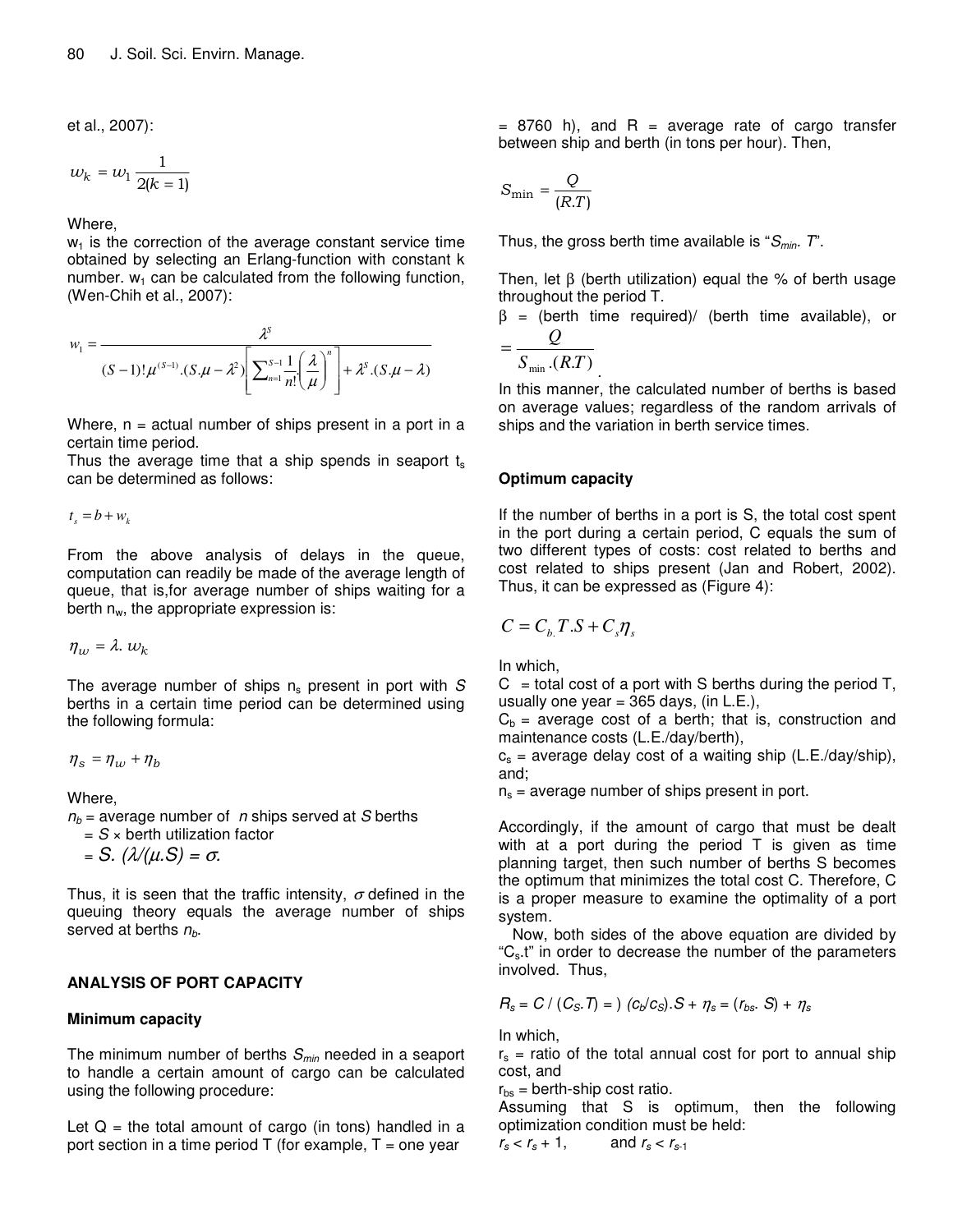

**Figure 4.** Total usage cost, hypothetical port.

Thus,  $r_s$  will be adopted hereafter as a measure to determine the optimum number of berths.

From the preceding information the procedure can be standardized as follows when given the data  $Q$ , R,  $c<sub>b</sub>$ ,  $c<sub>s</sub>$ , λ, µ, k:

Step 1. Calculate the minimum number of berths from the

$$
S_{\min} = \frac{Q}{R.T}
$$

Step 2. Determine the value of traffic intensity  $\sigma$  as;  $\overline{a}$ 

.

$$
(\sigma=\frac{\pi}{\mu}).
$$

equation,

Step 3. Compute the value of berth-ship cost ratio  $r_{\text{hs}}$ from the given data  $c_b$  and  $c_s$ .

Step 4. For each number of berths, with S greater than the minimum value, estimate the number of ships present in port ns, and predict the ratio  $r_s$ .

Step 5. The number of berths which satisfies the optimization condition  $(r_s < r_{s+1})$ , and  $r_s < r_{s-1}$ ) is optimum.

Step 6. Compute the average berth utilization, β:  $(\beta = \frac{\sigma}{\sigma})$ .

$$
(\beta = \frac{1}{S}).
$$

Step 7. Summarize the queuing results (average number of ships present in the port, average number of ships at berths, average number of waiting ships, average waiting time).

#### **APPLICATION OF THE PROPOSED METHODOLOGY TO ALEXANDRIA SEAPORT**

The foregoing methodology is applied to investigate the movements of ships in Alexandria Port and to predict the future capacity. The application is restricted to general cargo ships, excluding fullcontainer, bulk, and RO/RO ships which have particular berths at the port.

Alexandria Port is the major port in Egypt. About 40.80 million tons passed through the port in the year 2007/2008, that is, 36% of the total volume of the foreign trade. The amount of general cargo

handled in the port in that year was 4.326 million tons (Egyptian Maritime Data Bank, 2008).

Alexandria port is constituted of an old and complicated layout with short quays and too narrow or too long piers. A large number of quays has limited drought less than 8.0 meters, and only a lower number of berths is capable to receive ships with more than 130.00 meter length. The number of berths available for general cargo in the port is 32 berths.

#### **Data base**

The daily "log books" of the traffic department of the Alexandria Port Authority include (among others) the arrival time of each ship at the pilot vessel. In addition, detailed information concerning the movement of each ship in the port is also available in the so-called "ship log sheets". Every sheet is a ship report, and it contains the following data:

a) Ship name, nationality, type of cargo, and total tonnage.

b) Berth occupancy, including berth changes during the period in port.

c) Date and time of arrival, berthing, and quitting the port.

#### **Ships arrivals**

If the distribution of ships arrivals can be predicted reliably, port planner can proceed with great confidence in making development plans that may avoid over-building or under-building the port facilities.

The actual pattern of ship arrivals at the port of Alexandria is compared with the theoretical function prognosticated mathematically by Poisson distribution of random occurrences. The application includes a specific analysis of the number of ships present, day by day, over a period of one year (from July 1, 2007 to June 30, 2008).

The number of ships present in the port, each day, was transcribed from the port "log books" and then summarized to obtain the number of days, that various number of ships were present during the period studied. The theoretical distribution, Poisson is computed.

Table 1 compares the predicted distribution with the actual one. The average arrival rate was 5.68 ships per day. Table 1 shows a good agreement between actual and predicted distributions. The number of days that various numbers of ships are predicted to be present in the port is in agreement with the actual distribution on 336 days of 360 days, that is, on 92% of days.

To judge whether the observed frequencies of ship arrival distribution is compatible with the predicted theoretical frequencies, Chi-square is computed, and the result,  $x^2 = 20.0$  with 10% probability, indicates a good fit. From the statistical standpoint, probability values between 5 and 95% designate good fit from which it is concluded that this theoretical distribution is plausible (Tadashi, 2003). Figure 5 demonstrates the goodness of fit between actual and predicted distributions.

#### **Berth service times**

Information giving the date and time of arrival at a berth and the date and time of departure from the berth were obtained from the "ship log sheets". A total of 315 observations, including those general cargo ships which were tied up at the berths between July 1, 2007 and June 30, 2008 were randomly selected to be analyzed. A class interval of 15 hours was selected for such analysis.

Search for a suitable model for the distribution of the durations at berths led to an Erlang distribution giving  $K = 3$ . The mean time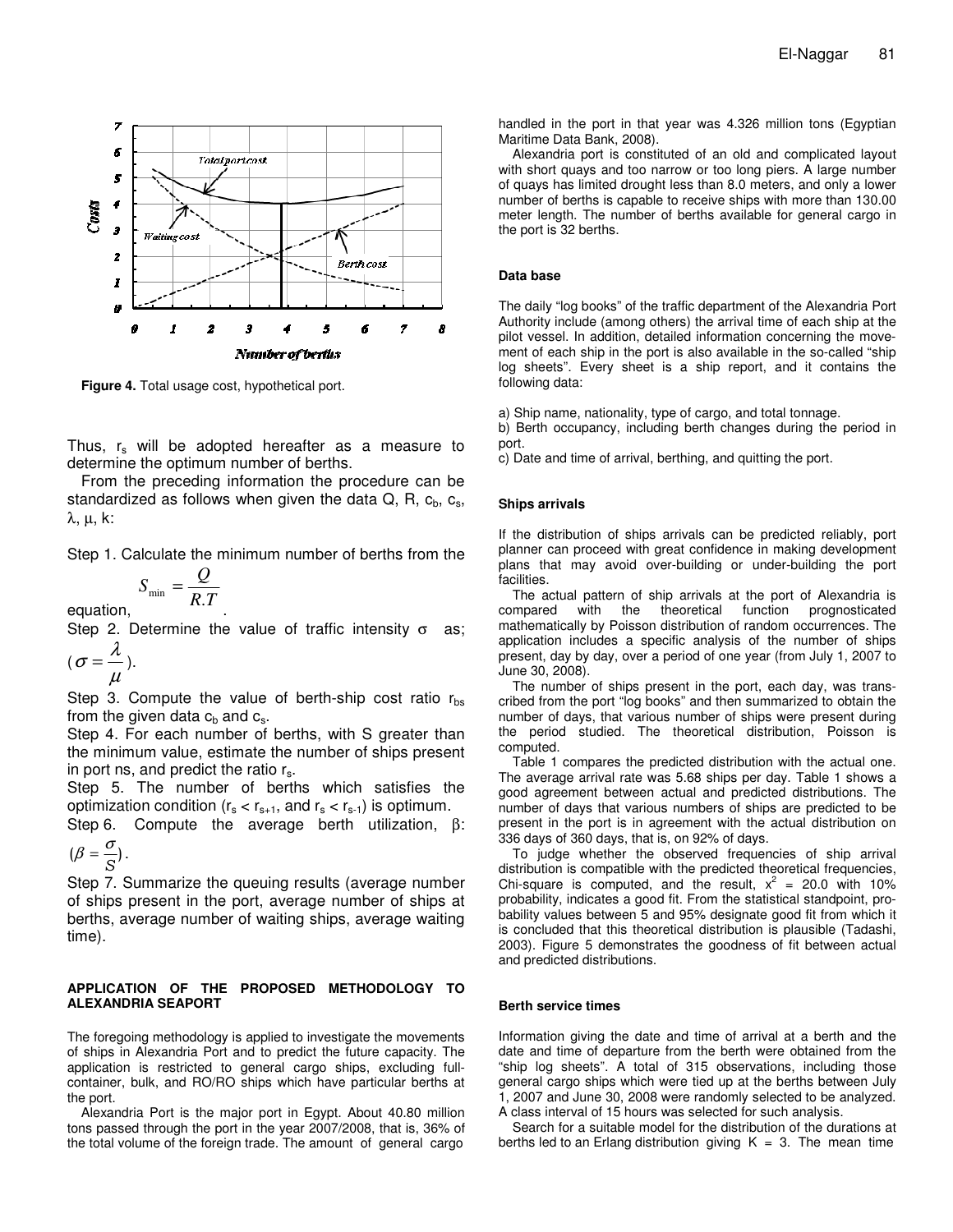| <b>Arrival rate</b><br>(Ships/day) | <b>Actual number of days</b><br>(A) | <b>Predicted number</b><br>of days (B) | Minimum (A) or<br>(B) |  |  |
|------------------------------------|-------------------------------------|----------------------------------------|-----------------------|--|--|
|                                    |                                     |                                        |                       |  |  |
|                                    | 6                                   |                                        | 6                     |  |  |
| 2                                  | 18                                  | 20                                     | 18                    |  |  |
| 3                                  | 27                                  | 37                                     | 27                    |  |  |
| 4                                  | 49                                  | 54                                     | 49                    |  |  |
| 5                                  | 73                                  | 62                                     | 62                    |  |  |
| 6                                  | 60                                  | 59                                     | 59                    |  |  |
|                                    | 61                                  | 47                                     | 47                    |  |  |
| 8                                  | 37                                  | 34                                     | 34                    |  |  |
| 9                                  | 15                                  | 21                                     | 15                    |  |  |
| 10                                 | 9                                   | 12                                     | 9                     |  |  |
| 11                                 | 5                                   | 6                                      | 5                     |  |  |
| 12                                 | 2                                   | 3                                      | 2                     |  |  |
| 13                                 | 2                                   | 2                                      | 2                     |  |  |
| Total                              | 365                                 | 365                                    | 336                   |  |  |

**Table 1.** Comparison of actual versus predicted ship arrival distribution.



**Figure 5.** Frequency Distribution of Ships Arrivals, Alexandria Port 2007/2008



**Figure 6.** Frequency distribution of berth service time, Alexandria port 2007/2008.

spent at a berth was found 5.58 days for the 315 observations. The standard deviation of the distribution was computed and found to be ± 1.43 days. Figure 6 presents the frequency and the cumulative distributions of the observed data and compares the values of the cumulative distribution with those of the Erlang function having  $K =$ 3.

A Chi-square test was also performed to test the goodness of fit between the observed frequency distribution and the postulated Erlang function, and a value  $X^2 = 14.87$  for 42% probability was found. Comparison with other Erlang functions ( $K = 1$ ,  $K = 2$ , and K  $= 4$ ) indicates that  $K = 3$  is the best choice for this distribution function. Figure 6 also shows the observed data points and a plot of the selected function.

#### **Optimum number of berths**

To establish the optimum number of berths needed for general cargo handling at Alexandria port in the year 2017, applying the proposed procedure, the following input data are used:

i) Due to the further development of the Egyptian ports, particularly the Dekheila port, the annual general cargo tonnage to be handled at the berths of Alexandria port will be only about 4.00 million tons at the target year (tonnage in year  $2007/2008 = 4.326$  million tons) (Egyptian Maritime Data Bank, 2008).

ii) The average arrival rate of general cargo ships will be 5.68 ships /day, assuming that the average ships load equals 2084 tons (the present value).

iii) The average rate of cargo handling at a general cargo berth  $R =$ 373.5 tons per day (the existing rate).

iv) The average cost of a berth  $c_b = 2000$  per day (approximately \$600 per day), based on the development program of the Alexandria port (Egyptian Maritime Data Bank, 2008).

v) The average delay cost of a general cargo ship  $c_s = $6000$  per day.

The calculations are carried out as follows:

 $S_{min} = 4000 000/(373.5 \times 365) = 29.34 = 30$  berths  $\lambda = 5.68$  ships/day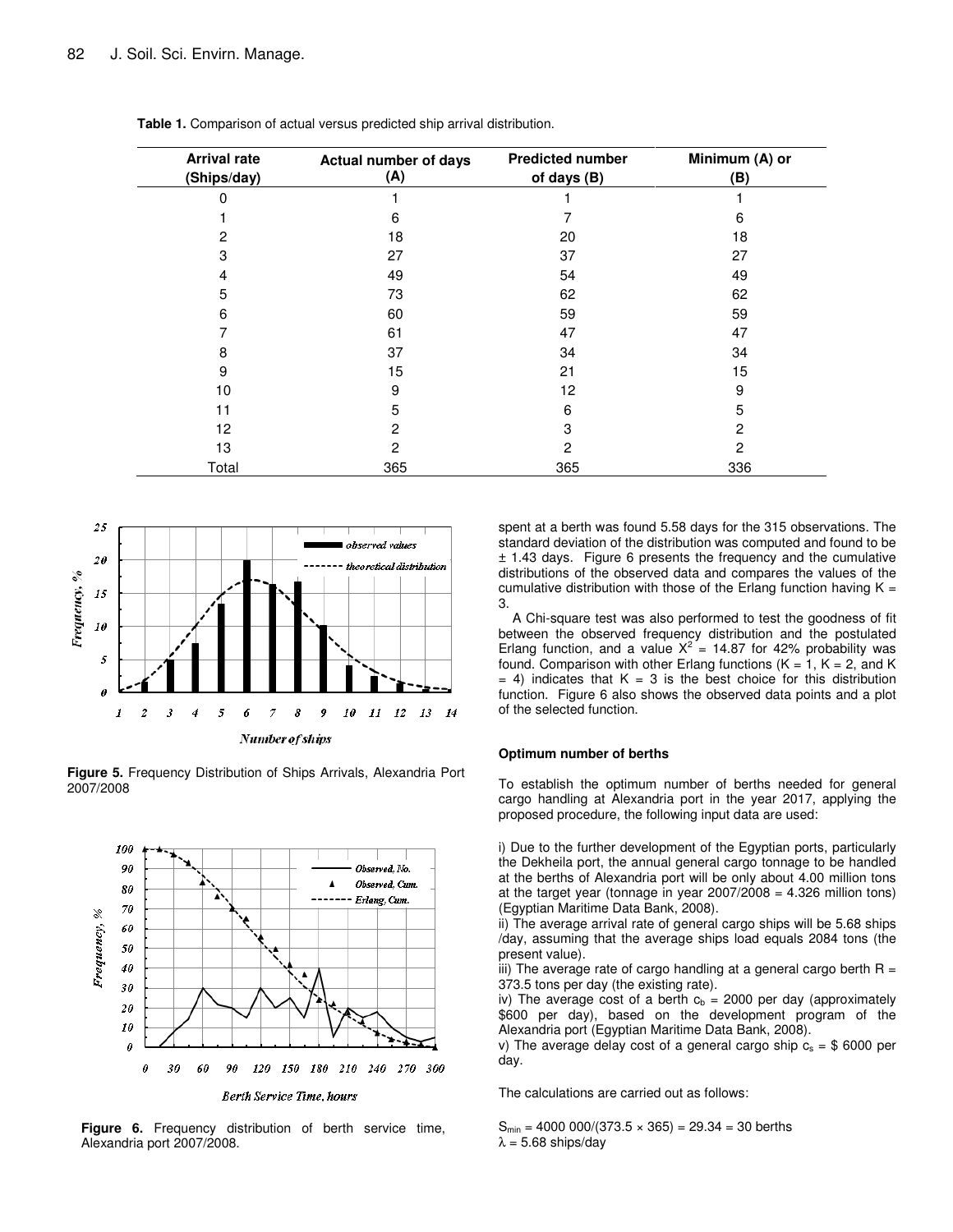

**Figure** 7. Determination of optimum number of berths,  $\sigma$ , Alexandria port, case study.



**Figure 8.** Determination of Optimum Number of Berths,  $\sigma$  due to different cost ratio, rbs, Alexandria Port, Case Study.

 $\mu$  = 1/5.58 = 0.18 ships/day  $\sigma = 5.68/0.18 = 29.35$  $r_{bs} = 600/6000 = 0.10$ 

Figure 7 shows the relationships between traffic intensity and the cost ratio  $r_s$  for a proper number of berths (from  $S = 29$  to  $\overline{S} = 34$ ) The optimum port capacity is 33 berths. In this instance,  $r_s = 34.34$ , and the total port costs  $C = $75.200$  million (the development of 33 berths plus the annual maintenance costs).

The average berth utilization =  $29.35/33 = 0.89$ 

Queuing results:

Average number of ships present in port  $n_s = 31.04$ Average number of ships served at berths  $n_b = 2935$ Average number of waiting ships  $n_w = 1.69$ Average waiting time per ship  $w_k = 0.32$  days

The relationships in Figure 7 are prepared as design curves derived to determine the optimum number of berths for Alexandria port by changing the traffic intensity and/or the cost ratio  $r_{\text{bs}}$ .

The optimum number of berths corresponding to a suitable cost ratio  $r_{bs}$  values (from 0.10 to 0.30) is noted in Figure 8. It can also be seen that a 33-berths set is the optimum port capacity in case of traffic intensity values varying between 27.58 and 29.60.

Table 2 shows the calculation of the costs of idle berths and idle ships for 33 berths in view of the expected frequency (number of days per year). It also presents the combined costs (vacant berths and ships) in case of port size 31, 32, 33 and 34 berths. The cost comparison indicates that the total port cost is least when there are 33 berths. This conclusion confirms the result previously obtained by applying the proposed methodology.

#### **RESULTS CONCLUSIONS**

This paper presents a methodology proposed to predict the optimum number of berths required in a sea port to meet the future traffic volumes. The methodology is based on the hypothesis that the number of berths can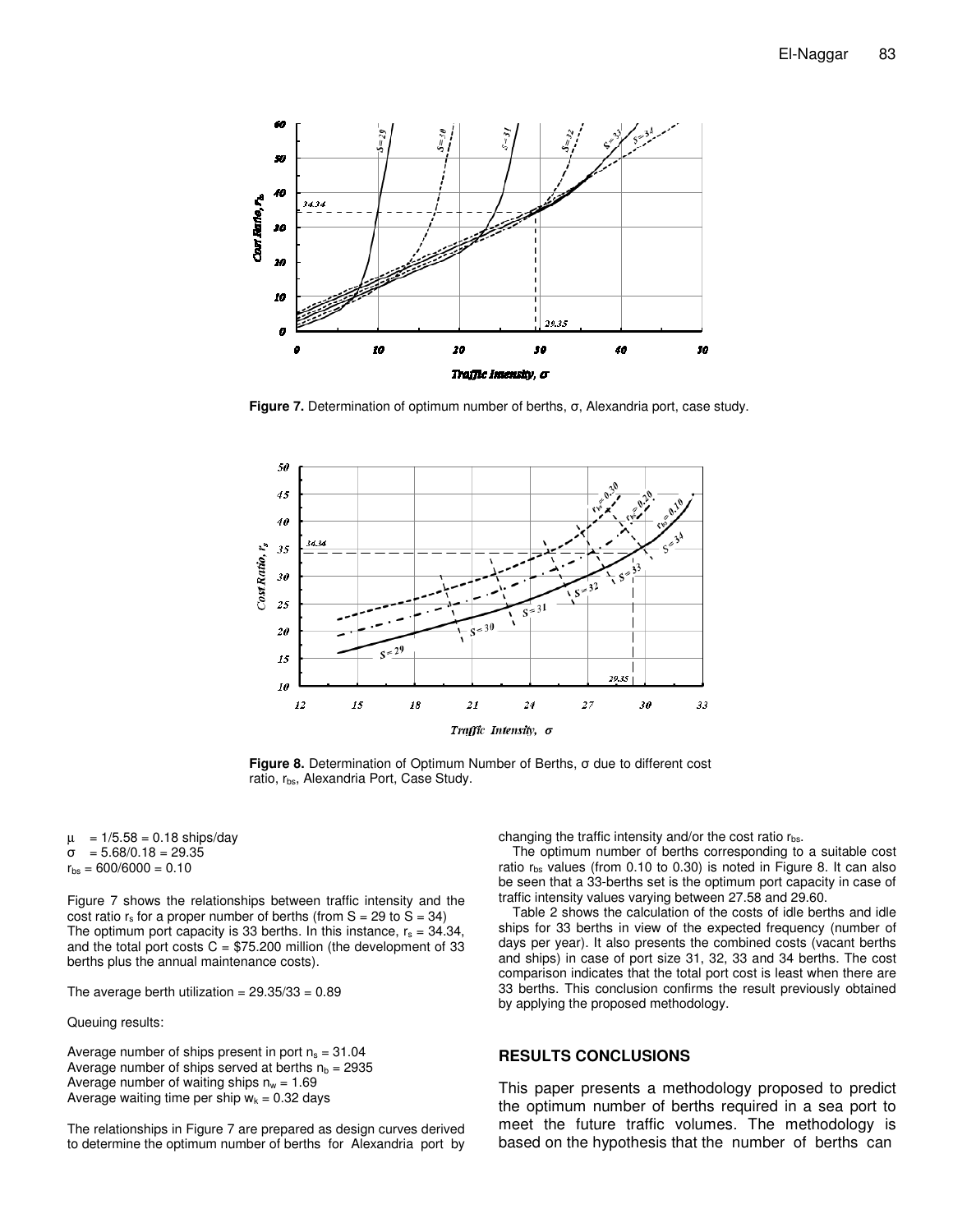| <b>Arrival</b>                                         | Predicted frequency (in days) |                             | Required<br>number of<br>berths | Over-building              |                    | <b>Under-building</b>     |                   |
|--------------------------------------------------------|-------------------------------|-----------------------------|---------------------------------|----------------------------|--------------------|---------------------------|-------------------|
| rate<br>(ships/day)                                    |                               | <b>Berth</b><br>utilization |                                 | <b>Number</b><br>of berths | Berths-<br>days    | <b>Number</b><br>of ships | Ships-days        |
| μ                                                      | F                             | $\beta = \lambda + \mu$     |                                 | $33 - \sigma$              | $F. (33 - \sigma)$ | $\lambda$ - $X^*$         | $F.(\lambda - X)$ |
| 0                                                      |                               | 0.00                        | $\mathbf 0$                     | 33                         | 33                 |                           |                   |
|                                                        |                               | 0.17                        | 6                               | 27                         | 189                |                           |                   |
| 2                                                      | 20                            | 0.34                        | 12                              | 21                         | 420                |                           |                   |
| 3                                                      | 37                            | 0.51                        | 17                              | 16                         | 592                |                           |                   |
| 4                                                      | 54                            | 0.68                        | 23                              | 10                         | 540                |                           |                   |
| 5                                                      | 62                            | 0.85                        | 28                              | 5                          | 310                |                           |                   |
| 6                                                      | 59                            | 1.00                        | 33                              | 0                          | 0                  | 0                         | 0                 |
| 7                                                      | 47                            |                             |                                 |                            |                    |                           | 47                |
| 8                                                      | 34                            |                             |                                 |                            |                    | $\overline{c}$            | 68                |
| 9                                                      | 21                            |                             |                                 |                            |                    | 3                         | 63                |
| 10                                                     | 12                            |                             |                                 |                            |                    | 4                         | 48                |
| 11                                                     | 6                             |                             |                                 |                            |                    | 5                         | 30                |
| 12                                                     | 3                             |                             |                                 |                            |                    | 6                         | 18                |
| 13                                                     | 0                             |                             |                                 |                            |                    | 7                         | 0                 |
| Total                                                  | 365                           |                             |                                 |                            | 2086               |                           | 274               |
| Cost in Million \$ (using $c_b = 600$ , $c_s = 6000$ ) |                               |                             |                                 |                            | 1.25               |                           | 1.64              |
| Total costs for 33 berths in Million dollars           |                               |                             |                                 |                            |                    | 2.89                      |                   |
| Total costs for 31 berths in Million dollars           |                               |                             | 3.15                            |                            |                    |                           |                   |
| Total costs for 32 berths in Million dollars           |                               |                             | 3.08                            |                            |                    |                           |                   |
| Total costs for 34 berths in Million dollars           |                               |                             |                                 |                            | 2.93               |                           |                   |

**Table 2.** Cost calculation in case of 33 berths, and the comparison of the resulting value with those for 31, 32 and 34 berths.

X<sup> $\dot{X}$ </sup> = Number of available berths × maximum berth utilization / average service time = 33 × 1/5.58 = 6.00

be increased as long as the marginal cost of berths (construction and maintenance) is less than the delay costs of waiting ships.

The "Queuing theory" has been employed to derive the number of waiting ships and the average ship delays. The usage of queuing theory is subjected to the following two assumptions:

i) Ships arrivals at a sea port can be described as a negative exponential distribution, and,

ii) Berth service time yields to a multi-exponential function.

The employment of the queuing theory to study the movements of general cargo ships at Alexandria port was profitable. The observed pattern of ships arrivals appears to agree with Poisson's law of random distribution. In addition, the berth service time for 315 ships was found to conform most closely to an Erlang distribution with  $K =$ 3. The usage of an approximate model of queuing theory led to acceptable results. The criterion for acceptance of this model was the reasonable agreement achieved between the computed and observed values of average waiting time and average number of waiting ships in queues at berths.

Thus, there is no doubt that ships arrive at Alexandria port in accordance with a random pattern and that the degree of accuracy compares favorably with the accuracy that may be realized in estimating future traffic.

The application to Alexandria port verifies the anticipated benefit of using the suggested methodology to evaluate the port size in the best interests of both ship operators and the port authority. The evaluation is settled on the premise that maximum port efficiency results when the total port cost is minimum, that is, the cost of vacant berths over a substantial period plus the time cost of ships waiting for a berth during the same period.

#### **REFERENCES**

Gokkup U (1995). Application of queuing theory on the design of fishing Harbors, Transactions on the Built Environment. 11: 711-719.

- Branislav D, Nam KP (2006). Modeling of ship-Berth-Yard Link Performance and Throuput Optimizatin, IAME 2006 Conference, Melbourne, Australia,
- Tadashi Y (2003). Optimizing the handling Capacity in a Container Terminal for Investigating efficient Handling Systems, J. Eastern Asia Society for Transportation Studies, 5: 597–608.
- Son JH, Kim MH (2004). An analysis of the optimal number of servers in distributed client/servers, Environ. Decision Support Syst., 36: 297- 312.
- Zoran R, Branislav D (2005). Optimal Number and Capacity of Servers in Queuing Systems, Inf. Manage. Sci., 16(3): 1-16.